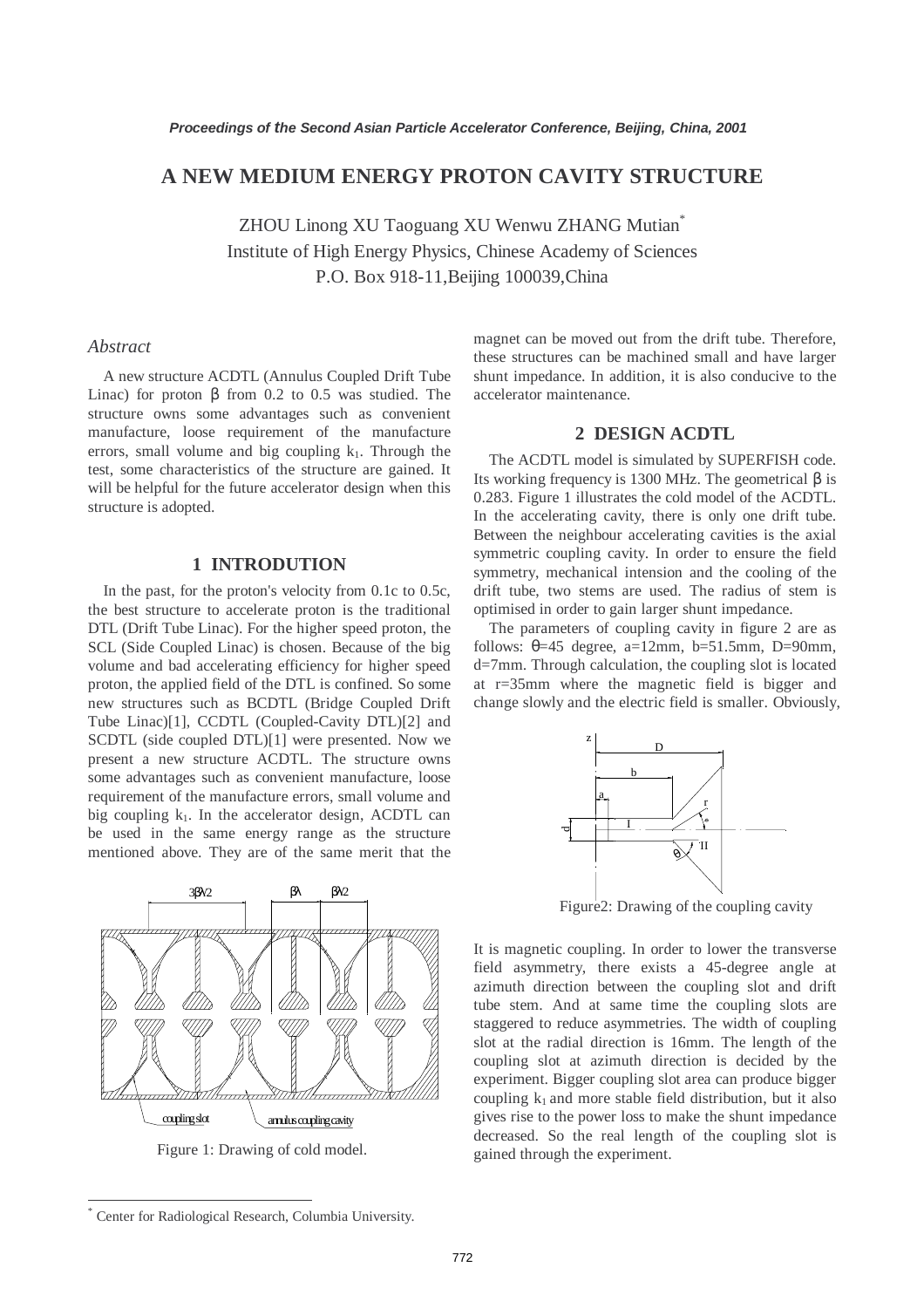

Figure3:  $k_1$  verse coupling slot area



#### **3 ACDTL COLD MODEL TEST**

The cold model is made of aluminium. The basic unit consists of two half-accelerating cavities and a full coupling cavity.

First the influence of the coupling slot is examined. Because the coupling slot lies in the strong magnetic field, so it can decrease the cavity frequency. But the decreasing value is difficult to calculate accurately. So the relations among the coupling  $k_1$  and coupling slot area and frequency f are measured. Figure 3 gives the relation between the  $k_1$  and coupling slot area. In figure 4,  $f_1$ ,  $f_2$ ,  $f_{\pi/2}$  mean accelerating cavity frequency, coupling cavity frequency and working frequency, respectively. So figure 4 shows that the same coupling slot produces the different change on  $f_1$ ,  $f_2$ ,  $f_{\pi/2}$ . The coupling slot can decrease the quality factor Q and shunt impedance of the cavity. Although bigger coupling slot area can make



working mode stable, it also increases the power loss. At Figure 5: The signal before and after tuned the unit

last, the coupling  $k_1$  of ACDTL model cavity is about 5%.

Using the network analyzer 8753C, the ACDTL model is tuned. Before tuning the whole model, we tune the basic unit firstly. Figure 5 displays signal picked from the coupling cavity variation before and after the basic unit tuned. The lower picture of fig.5 indicates that the working frequency of the coupling cavity's neighbour accelerating cavities is equal. If the working frequency of a basic unit is tuned at 1300MHz, the working frequency of two units is little lower than that of one unit. So the working frequency of the basic unit should be adjusted little higher than the working frequency of the whole



Figure 6: The dispersion curve of the mode